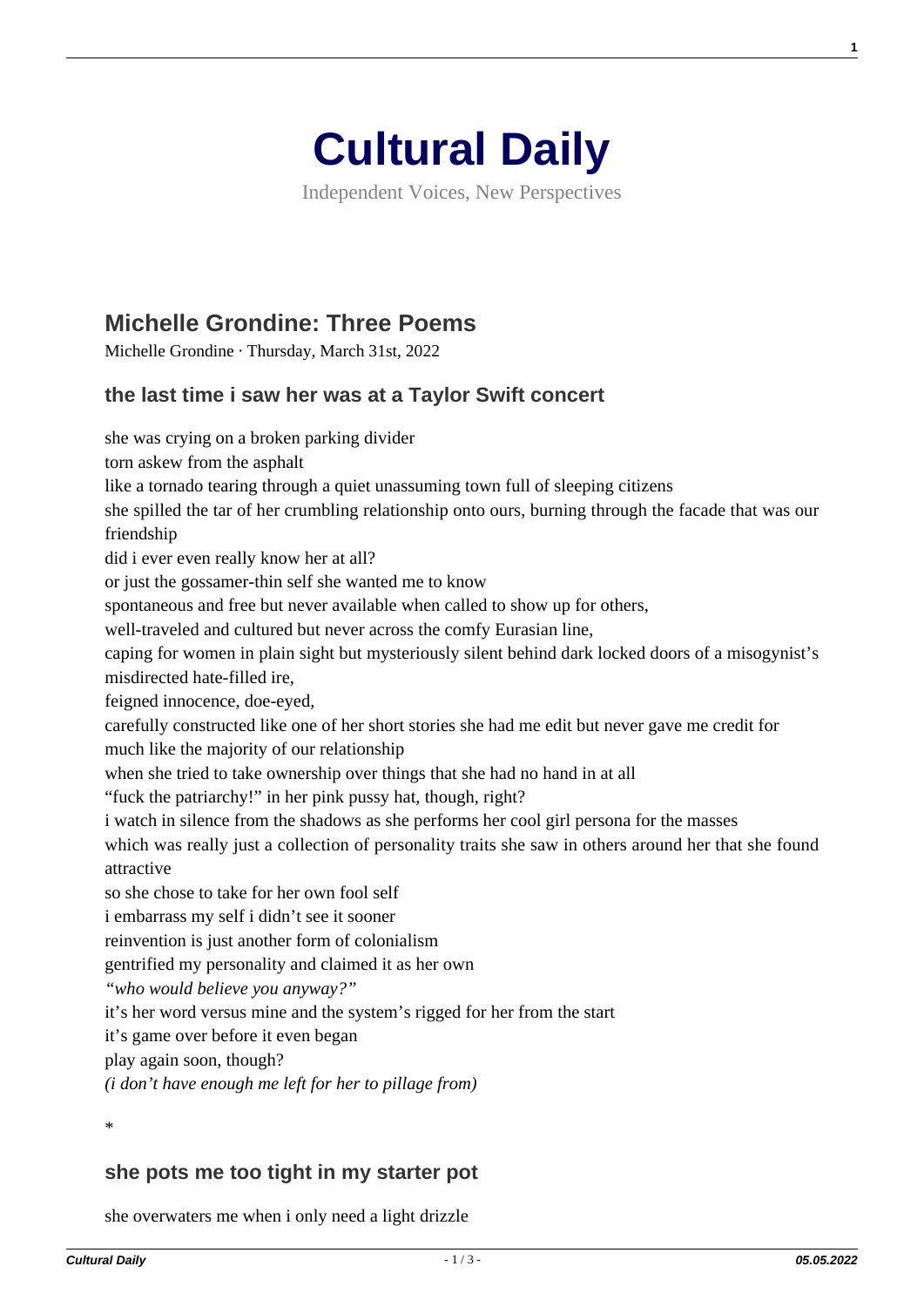she gatekeeps the sun from me and somehow still keeps it too hot in the shade all the same she tears my roots asunder when i am not ready to be unearthed she steals my home to give to another she never thinks twice it's in her nature not to nurture is that really her fault? should she not keep trying anyway? nurturing isn't her strong suit in fact, for her, it's no suit at all it's an **anstaltskleidung so she snacks on my flesh like dried squid legs tear chew chew chew do i taste any good? her personal farm to table ripe for the slaughter** she smiles i'm stuck in her teeth silently screaming

\*

## **i can't seem to find her**

everywhere i look emptiness follows dark chasms hollow crevices swelter alone masterful mnemonic devices shared in rooms that don't register sound she placates me with a facade of perfection *natural is out, long live immaculate veneer!* who knows what rot festers layers beneath she hides it so well i choke on her promises "i'll never leave you," "you're the only one for me," "i can't live without you," "without you, life has no meaning." she never meant a single word my vanity kept me from seeing the truth it was never me all along but i take solace in knowing it was never her for me either